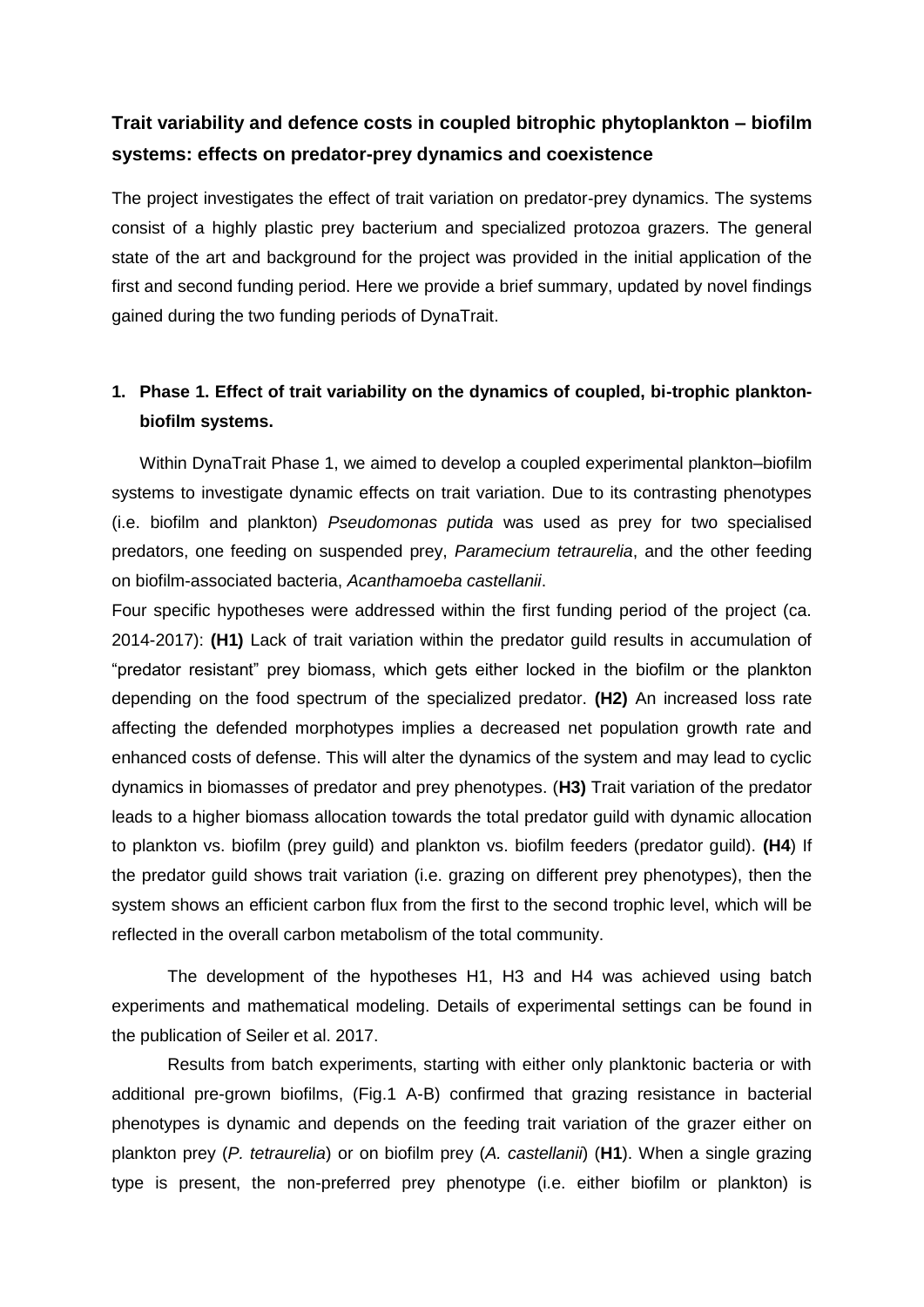stimulated, while the edible prey phenotype decreased (**H3**). Although an slight decrease of planktonic prey biovolume in presence of *A. castellanii* was observed (Fig 1. A-B), this effect was not significant ( $P > 0.05$ ) and it can be explained (based on the mathematical model) by the migration of plankton cells into the biofilm (Fig 1. C-D). Interestingly, in the experiments, the plankton-feeder strongly stimulated the biofilm biomass. This stimulation of the resistant prey phenotype was not predicted by the model and it was not observed for the biofilmfeeders, suggesting the existence of additional mechanisms that stimulate biofilm formation besides selective feeding.



**Figure 1** (source: Seiler et al.2017)**.** Treatment effects on the total prey guild composition (upper panels, **A** and **B**) and on the relative biovolume allocation to the prey guild (lower panels, **C** and **D**) in the early biofilm experiment (left panels, A and C) and the late biofilm experiment (right panels, B and D) after 3 or 4 days, respectively. Presented are experimental and simulation results for all treatments (predator-free control— 'control', *Acanthamoeba castellanii* only—'A.cast', *Paramecium tetraurelia* only—'P.tet.', and *Acanthamoeba castellanii* and *Paramecium tetraurelia*—'A.cast. + P.tet.'). Depicted are medians and 0.25 and 0.75 quantiles (error bars).

Finally, in the presence of the two grazing types (i.e. biofilm and plankton feeders) efficient control of the total bacterial biomass is possible. Comparative analysis of the prey and predator biomass revealed that a lower total biomass in the prey guild feeds a higher total predator biomass in the full system treatment (two predators) compared to the one-predator treatments. This in turn results in a higher ratio between predator and prey (predator:prey) compared to the one-predator treatments. These results further indicate an enhanced carbon flow within the food web with variable predator traits (two-predator treatment) as biomass is not accumulated in the prey guild. This finding supports **H4**.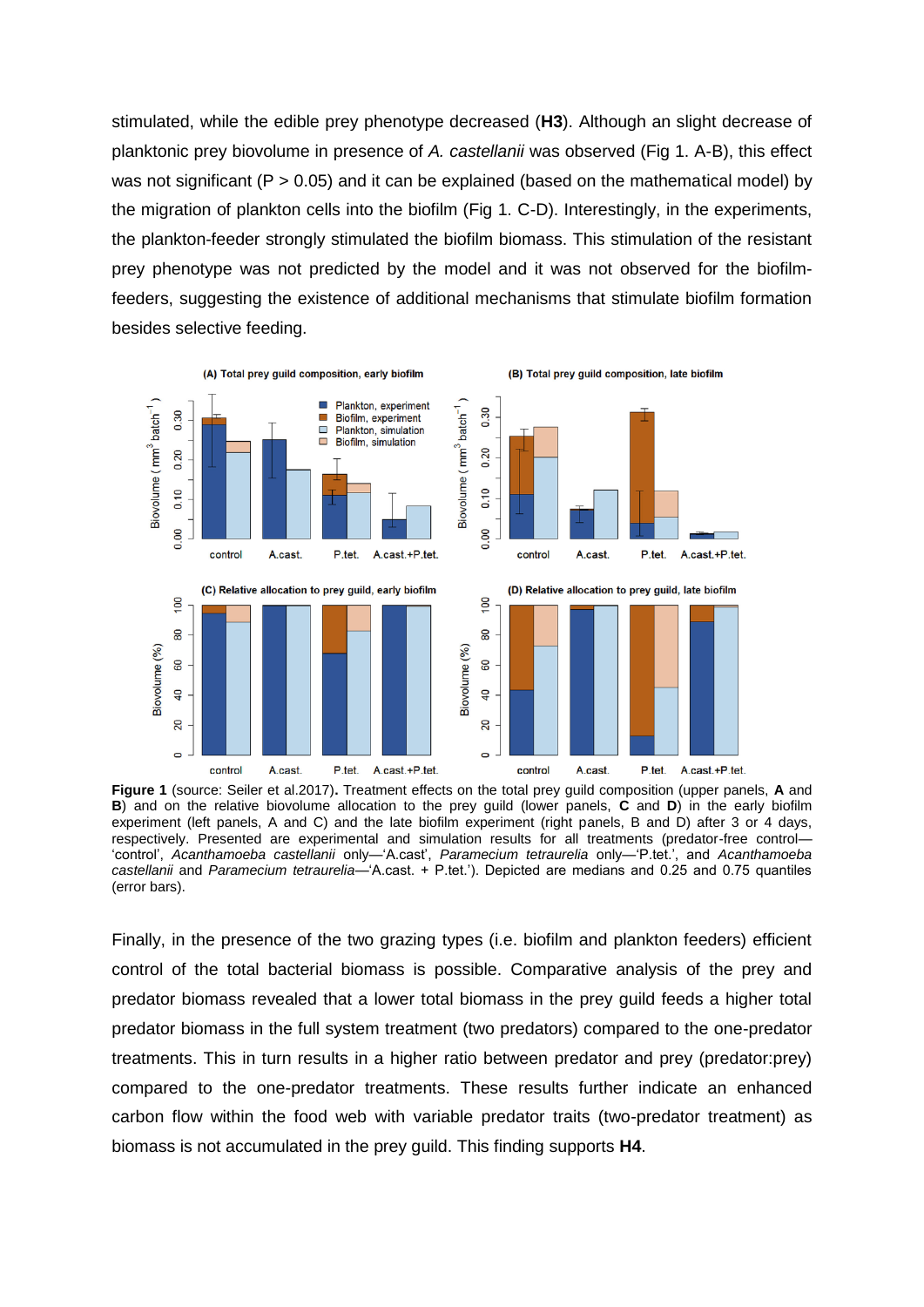In parallel with experimental investigations, we used mathematical modelling to investigate **H3** in long-term dynamics. This demonstrated the critical importance of dynamic allocation within the prey and predator guilds: total prey biomass decreased and total predator biomass increased (confirming **H3**) but only when the prey phenotypes and the two predators showed compensatory or asynchronous dynamics. However, a very fast plastic response in the prey resulted in synchronization in prey dynamics, removing the potential for dynamic allocation in the predator guild, which reversed the above patterns. These findings were published in Oikos (van Velzen et al. 2018), and this paper received the Editor's Choice distinction for the issue in which it was published.

**H2** could not be addressed experimentally in chemostat systems, but we performed simulations to test this hypothesis *in silico*. Dilution rates of planktonic and biofilm-associated bacteria were varied to test the impact of increased loss rates (implying increased costs of defense) on average biomasses and on the occurrence of predator-prey cycles. Simulation results showed that the system dynamics is dominated by planktonic processes, due to the fact that the plankton growth rate is much higher than the biofilm growth rate. This contradicts at least partially hypothesis 2 (trait variation in predators leads to dynamic allocation between plankton and biofilm predators).

## **2. Phase 2. Trait variability and defence costs in coupled bitrophic phytoplankton – biofilm systems: effects on predator-prey dynamics and coexistence**

Based on the results obtained in the first funding period, we addressed advanced questions on how trait variation on the prey and on the predator level interact with each other, and how they together determine the temporal dynamics of the system and species coexistence. Specifically, three major aims were proposed: **(H1)** Trait variation in the predator guild of coupled plankton – biofilm systems strongly increase the carbon flow of the total system. **(H2)** Phenotypic plasticity in prey can drive indirect facilitation and coexistence between predators. Finally, **(H3)** the trait variation in predators increases the range of coexistence of two competing prey species with phenotypic plasticity each.

So far, we could show in the static batch system that the trait variation in the grazer guild leads to a higher predator/prey biomass ratio, strongly suggesting a higher carbon transfer to higher trophic levels (first phase results). The experimental proof in the dynamic system (chemostat systems) over many prey generations is still lacking. Nevertheless, we could address and confirm the hypothesis **(H1)** using a mathematical model for a chemostat system (Fig. 2). Carbon transfer to higher trophic levels was measured as the predator-prey biomass ratio (Fig. 2a) and the trophic transfer efficiency, i.e. predator production relative to prey production (Fig. 2b). Both measures showed consistent patterns: energy transfer to the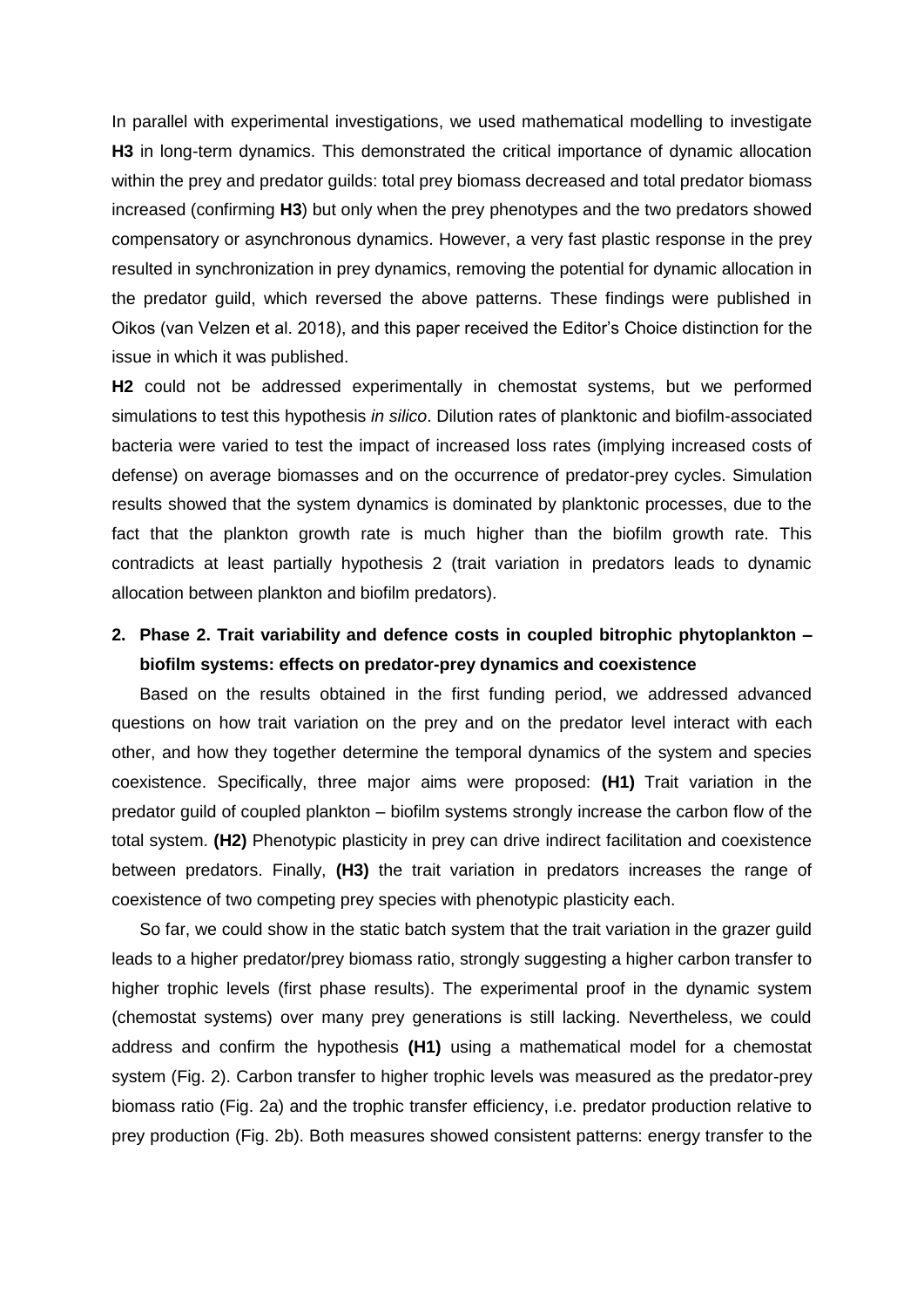predator level was highest when trait variation was present in the predators, and lowest when only the biofilm-grazing predator was present (Fig. 2).



**Figure 2**: Simulation runs for hypothesis 1. All calculations are based on the average biomasses of the last 60 days of simulated chemostat runs of 200 days. In the presence of a single predator (only plankton predator Paramecium (PA) or only biofilm predator Amoeba (AM), energy transfer to the predators is low because the defended bacterial prey phenotype accumulates (BF in the case of plankton predator PA; PL in case of the biofilm predator AM). Trait variation in the predators (PA + AM) breaks down defense and yields a higher predator/prey ratio (**a**) and a higher trophic transfer efficiency (**b**).

The experimental investigation of the hypotheses about predator coexistence (**H2**, **H3**) was largely compromised by a number of factors. (a) Unexpectedly, long-term cultivation of the original planktonic predator (*P. tetraurelia*) in the newly designed chemostat system failed in spite of serious and time-consuming attempts to optimize medium and turbulence conditions. An alternative ciliate (*Tetrahymena pyriformis*) was successfully cultivated, however, it exhibited a mixed feeding behaviour consuming both planktonic cells and biofilm. We finally turned to a *Spumella*-like flagellate which proved to be very robust with a strictly planktonic feeding mode. As expected, biofilm formation was clearly promoted in the presence of *Spumella.* We were able to provide strong experimental evidence for a mechanism of induction (i.e. chemical interference) in addition to interactions solely rooted in selective grazing and competition among prey phenotypes. (b) Contrary to expectation, however, the steady state observed in the experimental systems consistently involved more than two bacterial phenotypes: biofilm, suspended cells, and filaments (of up to 250 µm length). Filaments always became the predominant phenotype after about 3 weeks and they were apparently inaccessible to both the planktonic and the biofilm predator. Obviously, plasticity of the prey was great enough to provide an ultimate defense under simultaneous grazing pressure on suspended single-cells and biofilm. (c) In our experimental systems, the biofilm feeder *Acanthamoeba castellanii* tended to form cysts after depletion of biofilm prey and the dormant stage was only reverted after prey recovery. This life cycle of *A. castellanii* contradicts at least partially **hypothesis 2** according to which phenotypic plasticity in prey can drive indirect facilitation and coexistence between predators.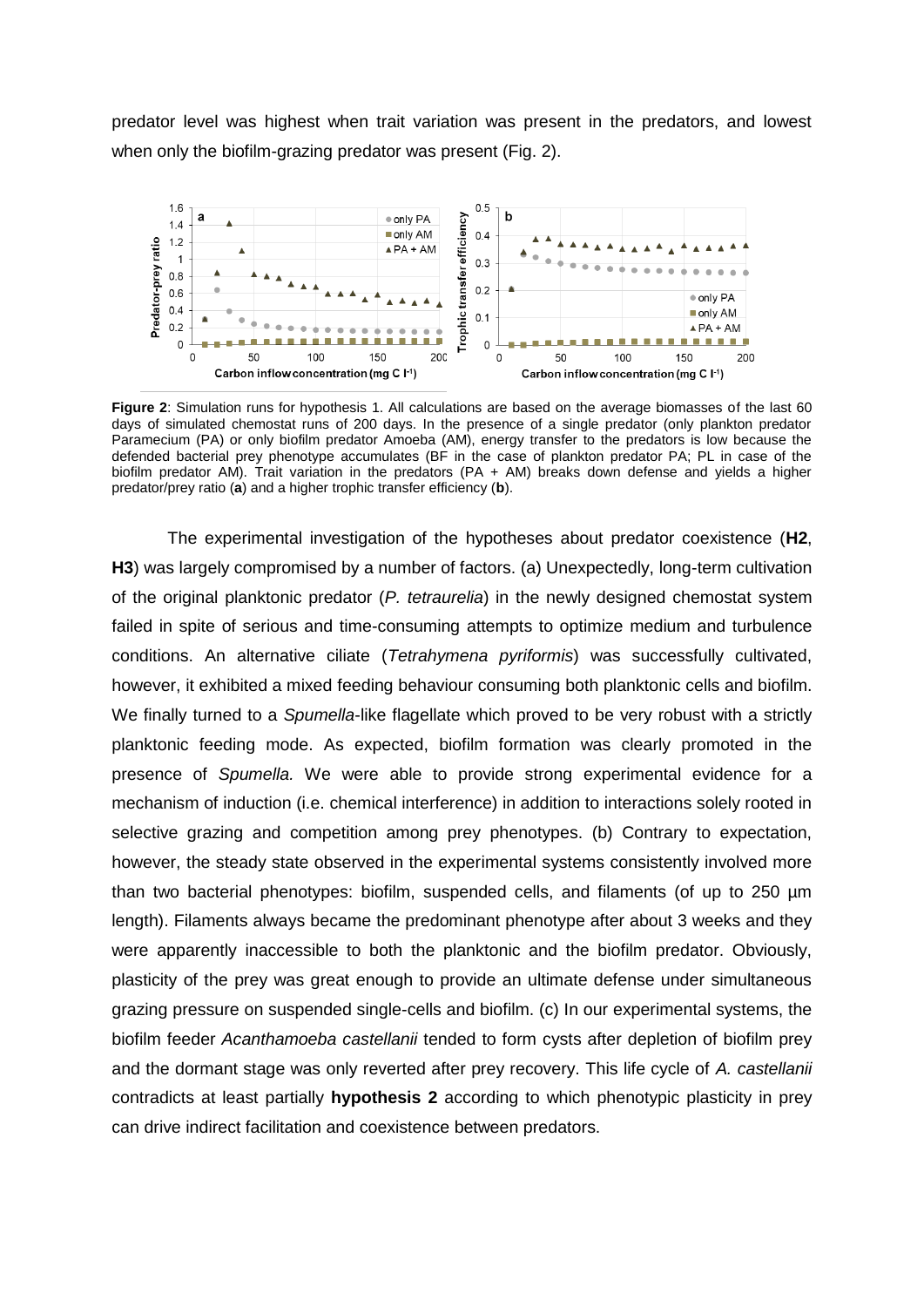In view of these unanticipated challenges and after spending a huge amount of time to fix the problems (ultimately unsuccessfully), the group decided to shift the focus target from prey defense by biofilm formation to alternative prey defense(s). Doing so, we were able to maintain the thematic focus of the project (i.e., effect of trait variation on predator-prey dynamics). For that purpose, mesocosms were set up to study the coexistence between *P. putida* (prey) and *Spumella* (predator) over periods of several weeks to months. To actively suppress biofilm formation, chemostats were replaced by a semi-continuous approach where part of the culture (10 to 50%) is transferred into a clean vessel supplemented with fresh medium once a day. This approach finally allowed for fascinating insights into the full spectrum of predation defenses by *P. putida*.

In all replicate experiments, a standard predator-prey dynamics was observed over the first 7 days. Then, however, flagellate densities dropped to very low levels around day 14 indicating growth inhibition (Fig. 3, A). The latter was confirmed in dedicated exposure tests where axenically grown flagellates were confronted with filtrate from bacteria-flagellate cocultures. Apparently, when biofilm formation as a first-line defense is suppressed, *P. putida* excretes metabolites which provide a successful second-line defense against grazing losses. Nevertheless, in all replicate experiments, flagellates were able to recover (Fig. 3, B) and cell densities converged to a consistent steady state (Fig. 3, C) after filaments became the predominant bacterial phenotype.



**Figure 3**. Observed predator-prey dynamics in semi-continuous cultures with 50% of volume transferred every day. Lines represent predictions by a preliminary ODE-based model.

To understand why filamentation (and not toxin production) consistently appeared as the ultimate bacterial response, selected filamentous isolates were whole-genome sequenced. It was found that filamentation was caused by point mutations in genes involved in septum formation such as, e.g., *ftsQ*. Hence, the observed "succession of bacterial defenses"